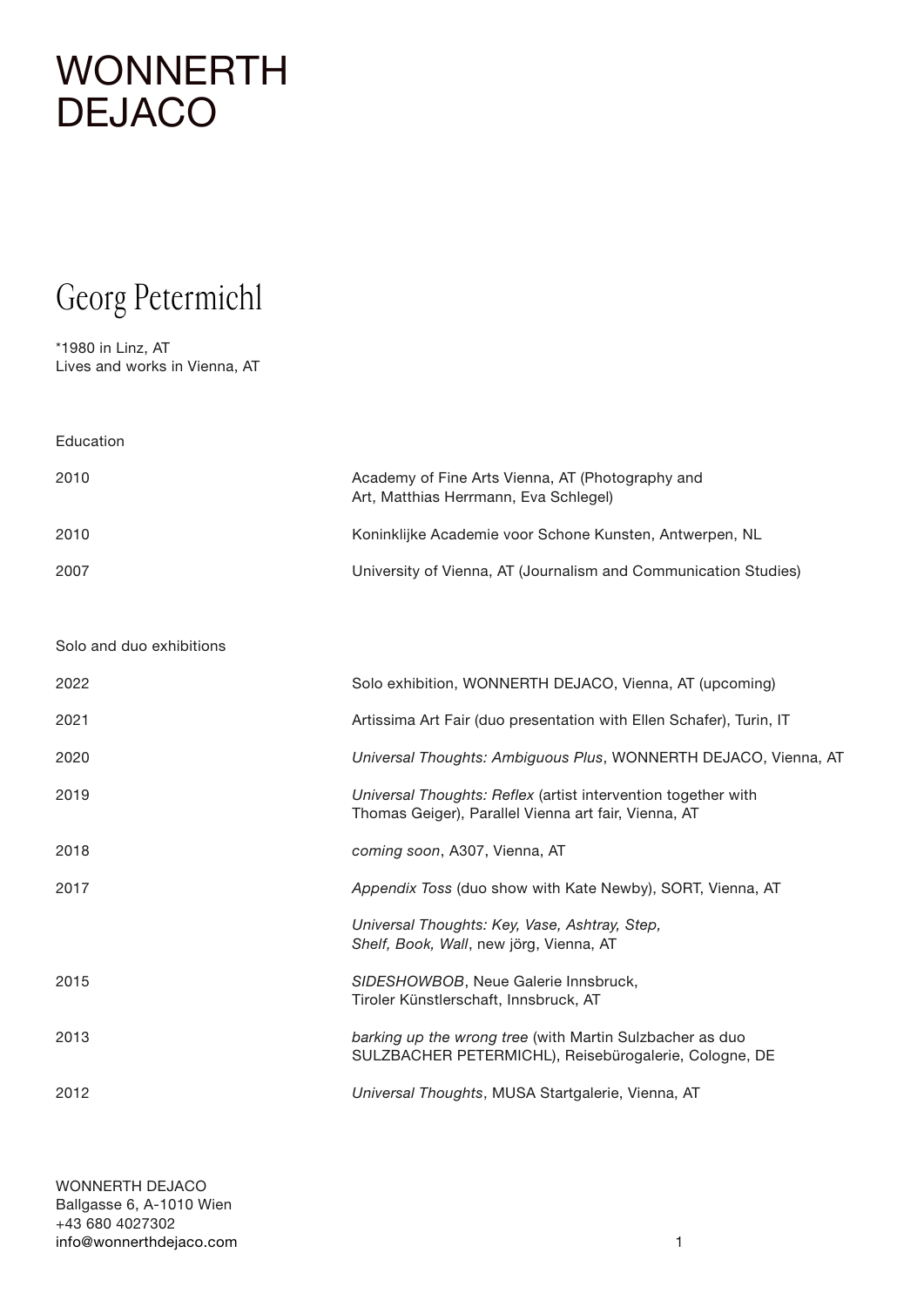Selected group exhibitions

|      | EQUINOX - Fall in Summer (in collaboration with Manfred Hubmann),<br>Thomas K. Lang-Gallery at Webster University, Vienna, AT                                              |
|------|----------------------------------------------------------------------------------------------------------------------------------------------------------------------------|
| 2011 | Mirrors would do well to reflect more before sending back<br><i>images/Juliette Blightman</i> (with Martin Sulzbacher as duo<br>SULZBACHER PETERMICHL), Ve.sch, Vienna, AT |
| 2007 | dschin dobre:dak.dschenkuije.dobre wischiem,<br>Austriackie Forum Kultury, Warsaw, PL                                                                                      |
| 2006 | Ich bin okay, du bist okay (with Martin Sulzbacher as duo<br>SULZBACHER PETERMICHL), AUTO, Raum für Kunst, Vienna, AT                                                      |

2022 Foto Wien, Festivalzentrale im Augarten, Vienna, AT 2020 *Haus Wien* (annual group exhibition), Vienna, AT *Oeverwerk*, Rösselmühle, Graz, AT 2019 *Menschenbilder*, Museum der Moderne, Salzburg, AT 2018 *Beat me up, post-internet influencer! (Objects / Time / Cracks)*, fluc, Vienna, AT *newjörg immemdorf*, Julia Muggenburg, Düsseldorf, DE *SCHMALTZ*, G U I M A R Ã E S, Vienna, AT *Georg Petermichl, Claudia Rohrauer, Anja Ronacher*, FOTOHOF, Salzburg, AT *Mittelbau* (co-curator of group show), Ausstellungsraum am Paulusplatz, Vienna, AT 2017 *Alpenglühen*, Belmacz, London, UK *The witnessing event group show*, El Museo de Los Sures, New York, NY, US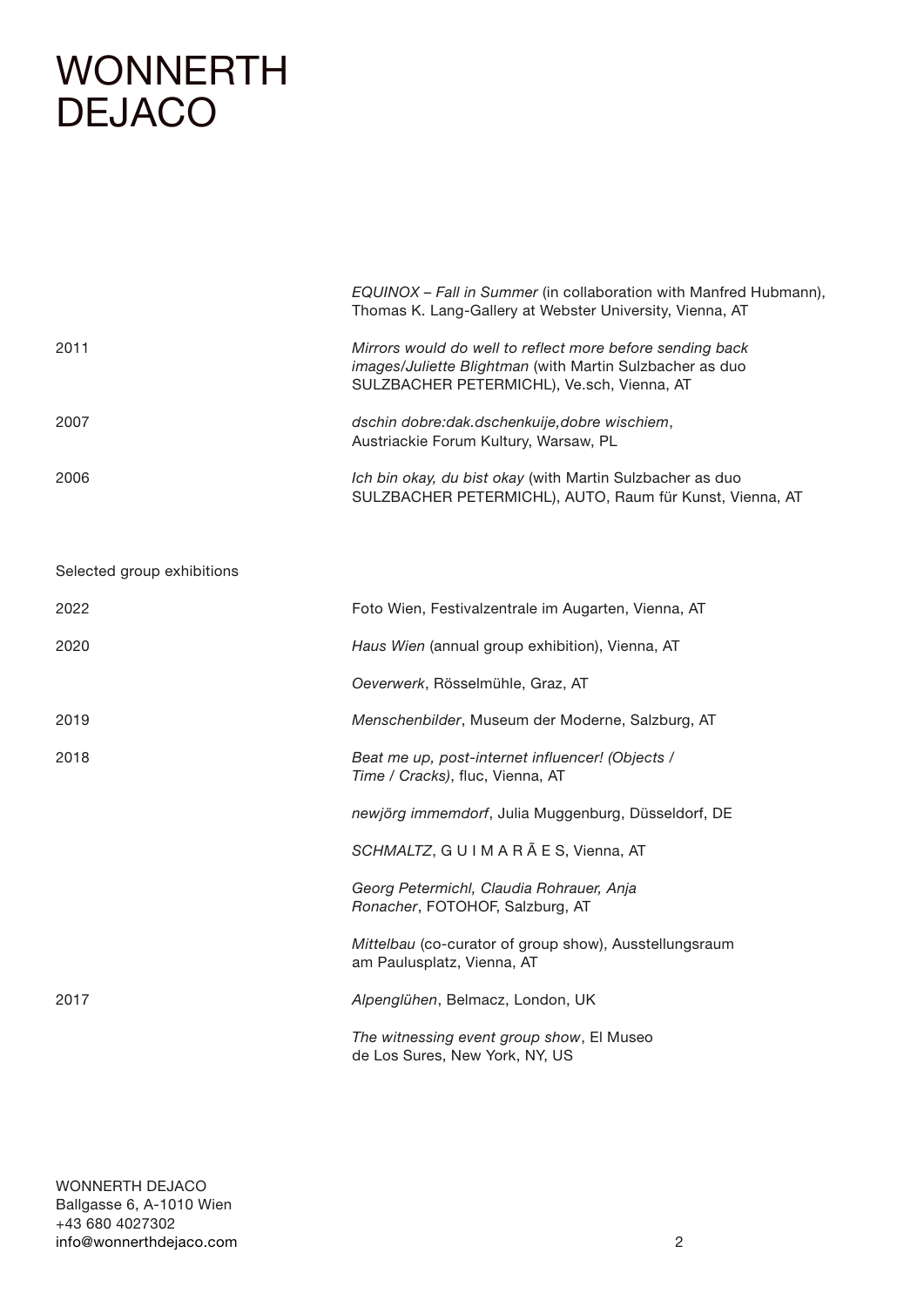| 2015                       | Faux Amis, Simon Lee, London, UK                                                                                                                                                                 |
|----------------------------|--------------------------------------------------------------------------------------------------------------------------------------------------------------------------------------------------|
| 2014                       | Ich und die Anderen. Schaufenster zur Sammlung<br>VI (with Martin Sulzbacher as duo SULZBACHER<br>PETERMICHL), Museum der Moderne, Salzburg, AT                                                  |
| 2015                       | ANNEXES: BOOKS, EDITIONS & VITRINES, AND A NEW PRESENTATION<br>OF "BERLIN LOCAL," curated by Catherine Chevalier and Benjamin<br>Hirte, Curated by_Vienna 2015, Galerie Emanuel Layr, Vienna, AT |
| 2012                       | VANITAS, group intervention for the exhibition<br>VANITY, Kunsthalle Wien, Vienna, AT                                                                                                            |
| 2011                       | Schattendorf Biennale:  . from erewhon to here<br>knows when ., Kunstverein Schattendorf, AT                                                                                                     |
|                            | Fotografie in Referenz, group show curated by<br>Martin Vesely, Fotohof Salzburg, AT                                                                                                             |
| 2010                       | Körper Codes (with Martin Sulzbacher as duo SULZBACHER<br>PETERMICHL), Museum der Moderne Salzburg, AT                                                                                           |
|                            | making you feel goodbye (Co-organization), Koninklijke<br>Academie voor Schone Kunsten, Antwerpen, NL                                                                                            |
| 2009                       | house of friends (with Martin Sulzbacher as duo SULZBACHER<br>PETERMICHL), VIENNAARTWEEK, k48, Vienna, AT                                                                                        |
|                            | Ve.sch art fair presentation (with Martin Sulzbacher as duo SULZBACHER<br>PETERMICHL), Viennafair - International Contemporary Art Fair, Vienna, AT                                              |
| 2008                       | I QUEERELANTI (with Martin Sulzbacher as duo SULZBACHER<br>PETERMICHL), Galleria Neon Campo Base, Bologna, IT                                                                                    |
|                            | Liebe II - Ist (with Martin Sulzbacher as duo SULZBACHER<br>PETERMICHL), Fotogalerie Wien, Vienna, AT                                                                                            |
| 2005                       | I can see clearly now, KRINZINGER PROJEKTE, Vienna, AT                                                                                                                                           |
| Selected awards and grants |                                                                                                                                                                                                  |
| 2019                       | Outstanding Artist Award of the Austrian State<br>for art photography (BKA), AT                                                                                                                  |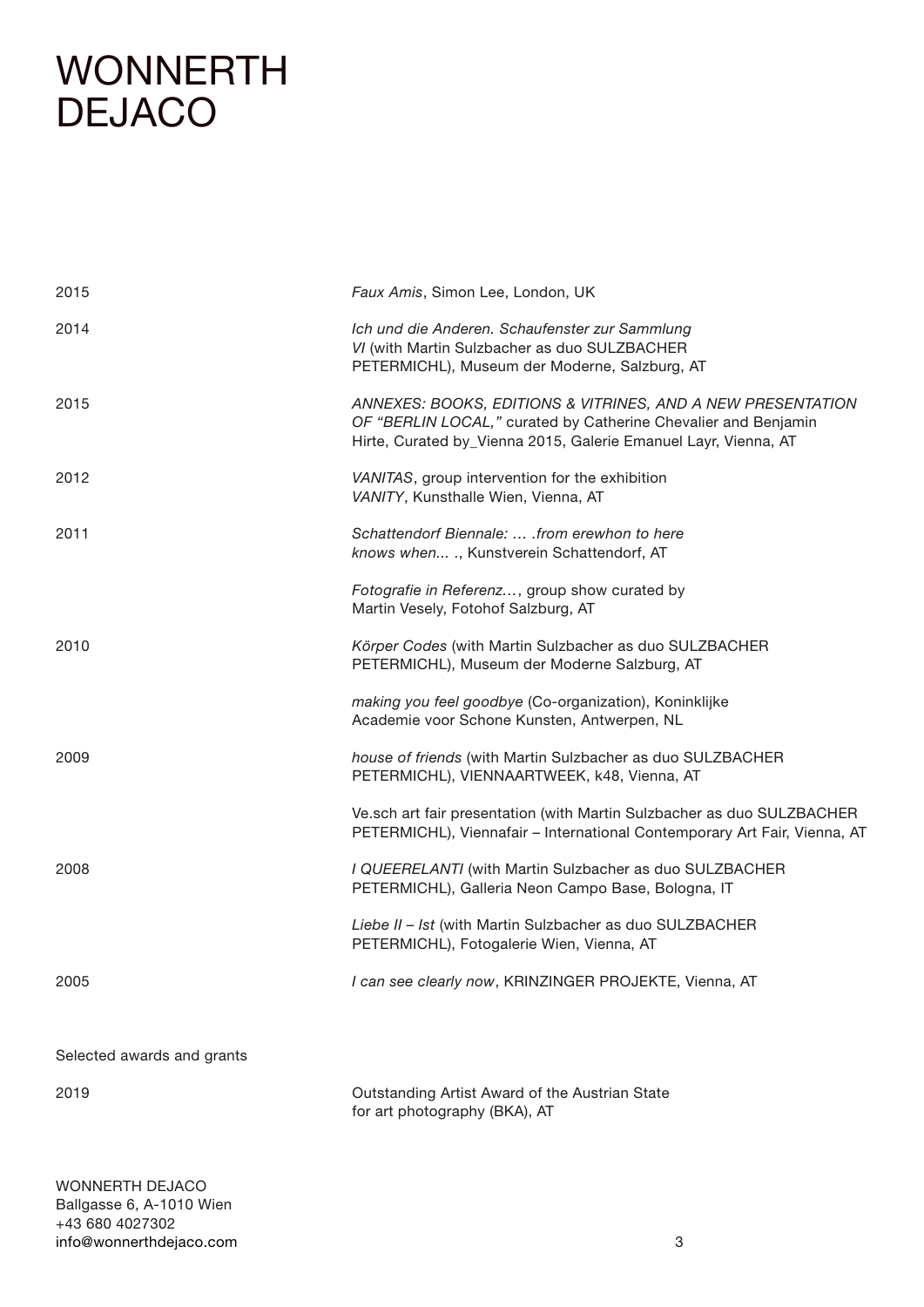| 2018                  | Grant of the Austrian State for photography (BKA), AT                                                                                                                                                                                                                                                                                                                                  |
|-----------------------|----------------------------------------------------------------------------------------------------------------------------------------------------------------------------------------------------------------------------------------------------------------------------------------------------------------------------------------------------------------------------------------|
| 2017                  | Residency of the Austrian State (BKA) in New York, NY, USA/AT                                                                                                                                                                                                                                                                                                                          |
| 2013/2012/2011        | Artist in Residence: HOTEL CHARLEROI, Charleroi, BE                                                                                                                                                                                                                                                                                                                                    |
| 2012                  | Theodor Körner Award, AT                                                                                                                                                                                                                                                                                                                                                               |
| 2011                  | Prize of appreciation, Academy of Fine Arts Vienna, AT                                                                                                                                                                                                                                                                                                                                 |
| 2007                  | Artist in Residence, Austriackie Forum Kultury, Warszawa, PL/AT                                                                                                                                                                                                                                                                                                                        |
| 2006                  | shifts, winning project, photography contest Picture BC! by<br>Bene Consulting (together with Caroline Heider), AT                                                                                                                                                                                                                                                                     |
| Work in collections   |                                                                                                                                                                                                                                                                                                                                                                                        |
| since 2008            | Photography Collection Rupertinum, Salzburg/Austrian State, AT                                                                                                                                                                                                                                                                                                                         |
| since 2007            | Photography Collection of the City of Vienna, AT                                                                                                                                                                                                                                                                                                                                       |
| Selected publications |                                                                                                                                                                                                                                                                                                                                                                                        |
| 2019                  | GEORG, issue #89 of BLACK PAGES artist fanzine, Christoph Meier, Ute<br>Müller, Nick Oberthaler (eds.), release presentation at LAX BAR, Vienna, AT                                                                                                                                                                                                                                    |
|                       | Georg Petermichl, universal thoughts: key, vase, ashtray, step, shelf,<br>book, wall & magazine, release presentation at Belvedere 21, Vienna, AT                                                                                                                                                                                                                                      |
| 2015                  | PLAID, Keith Boadwee & AA Bronson (publication,<br>editor), Salzburger Kunstverein, Salzburg, AT                                                                                                                                                                                                                                                                                       |
| 2013                  | HOTEL CHARLEROI - Annexe, publication of the research based<br>art project HOTEL CHARLEROI by Adrien Tirtiaux, Antoine<br>Turillon, and Hannes Zebedin (publication project in collaboration<br>with Armin Lorenz Gerold, David Mörtl & Antoine Turillon),<br>with book presentations at WIELS Contemporary Art Centre,<br>Brussels, BE, in Charleroi, BE, and at Secession Vienna, AT |
|                       | N T URE Observation #7, publication of the magazine<br>for the Theodor Körner Award (with Martin Sulzbacher                                                                                                                                                                                                                                                                            |